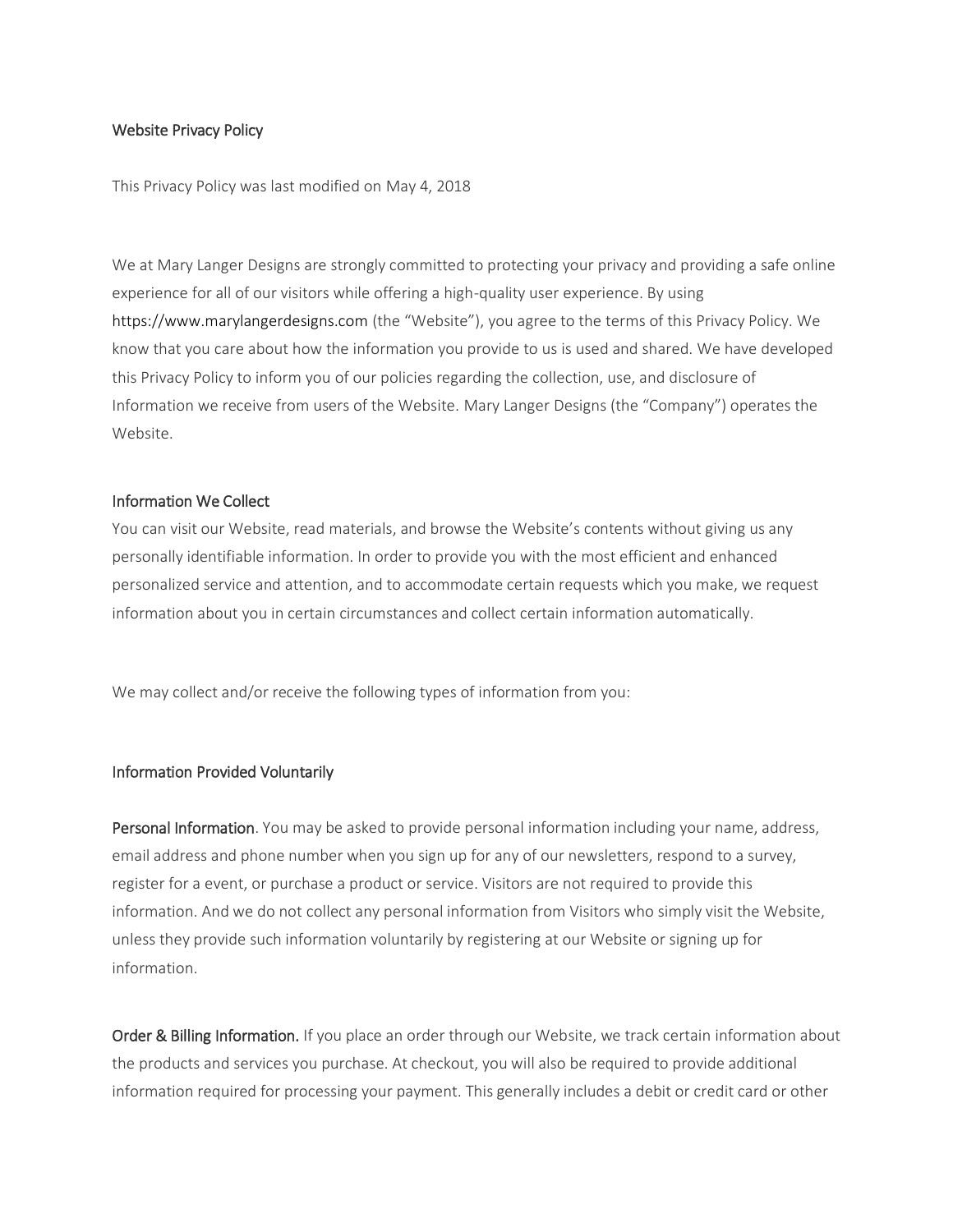payment information, expiration dates, card security codes, your billing address or similar information. Third-party payment vendors may also collect this information, pursuant to the terms and conditions of their privacy policies and terms of use.

Information Collected Automatically. In addition to the information described above, we may collect some or all of the following information:

Activity Info (Log Data). Information may be collected based on your use of the Website, which generally includes information about your computer hardware and software, such as:

Internet Protocol ("IP") addresses, operating systems, browser types, device types, URLS, access dates and times; Website pages that you visit; referring website information; universally unique identifiers ("UUID"), advertising identifier ("IDFA"), carrier and country location, hardware and processor information, network type, and other related data.

Use of Cookies. Our website may use cookies in order to deliver a better experience for you. Cookies are files with small amounts of data that a website stores on your computer's or mobile device's hard drive so that certain information about your visit and web-browsing preferences will be recognized upon a return visit. Cookies serve functions such as "remembering" log-in names and passwords, or enabling or saving shopping cart contents. Like many websites, we may use both session cookies (which expire once you close your web browser) and persistent cookies (which stay on your computer until you delete them) to help us improve the experience you have with our Website. Most web browsers have a function that allows you to delete existing cookies on your device or you can set your browser options to that your device does not receive or accept cookies. Doing this may interfere with your ability to use the Website.

Third-Party Analytics. We use third-party analytics services (such as Google Analytics) to evaluate and aggregate visitor data. These services help us evaluate Visitors' use of the Website, including time spent on certain pages, which areas of the Website receive the most traffic, how often visitors visit pages within the Website, and also provide general geographic location about visitors, the source of referred traffic (from other websites, vs search engines, etc). These third party analytic services use cookies and other technologies to help analyze and provide us the data. By visiting and using the Website, you consent to the collection and review of data about you by these analytics providers in the manner and for the purposes set out in this Privacy Policy.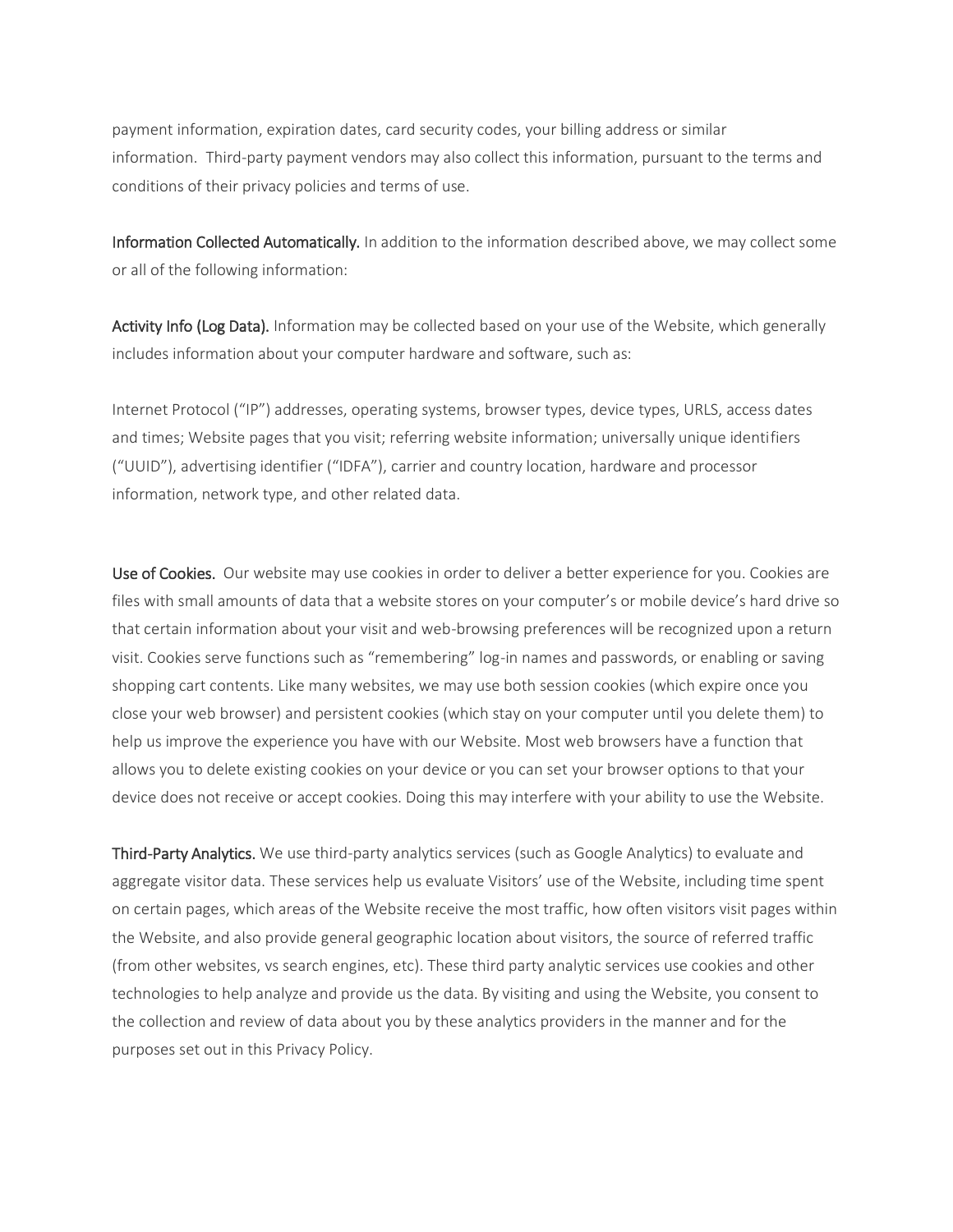For more information on Google Analytics, including how to opt out from certain data collection, please visit [https://www.google.com/analytics.](https://www.google.com/analytics) If you opt out of any service, you may not enjoy the full functionality of the Website.

From Third Parties. We may also collect or receive information from third parties, such as Facebook and/or other third-party social media sites.

# How to Access Your Personal Information

To manage your receipt of marketing and non-transactional communications, you may unsubscribe by clicking the "unsubscribe" link located on the bottom of any related email from the Company. Emails related to the purchase or delivery of orders are provide automatically – Customers are not able to opt out of transactional emails. We will try to accommodate any requests related to the management of Personal Information in a timely manner. However, it is not always possible to completely remove or modify information in our databases.

# How We Use and Share the Information

We use the collected Information to understand customer needs regarding our Website services, to evaluate and manage our Website, respond to Visitor requests, fulfill Customer orders, respond to any problems that may arise, such as difficulties in navigating our Website or accessing certain features, to personalize or improve services for our Visitors and Customers, and to monitor user trends. As with transactions elsewhere, when you purchase products, services, or programs via our Website, your credit card company will also retain certain information regarding your purchase. We will not otherwise provide any personal data to your credit card company without your permission. We may also access or utilize information collected to provide our services, process orders, administer our programs, maintain and improve our Website and services to you, solicit your feedback, and to inform you about our products and services and those of our third-party marketing partners.

We may also utilize and share Information collected as required to process Customer Orders and provide necessary support. We may share Information collected with joint venture partners, businesses under common control, third-party businesses or partners participating in administering our programs or services, or to those providing business functions such as technical support, customer service, marketing assistance, etc. These businesses will only have access to information as necessary to perform their functions and to the extent permitted by law.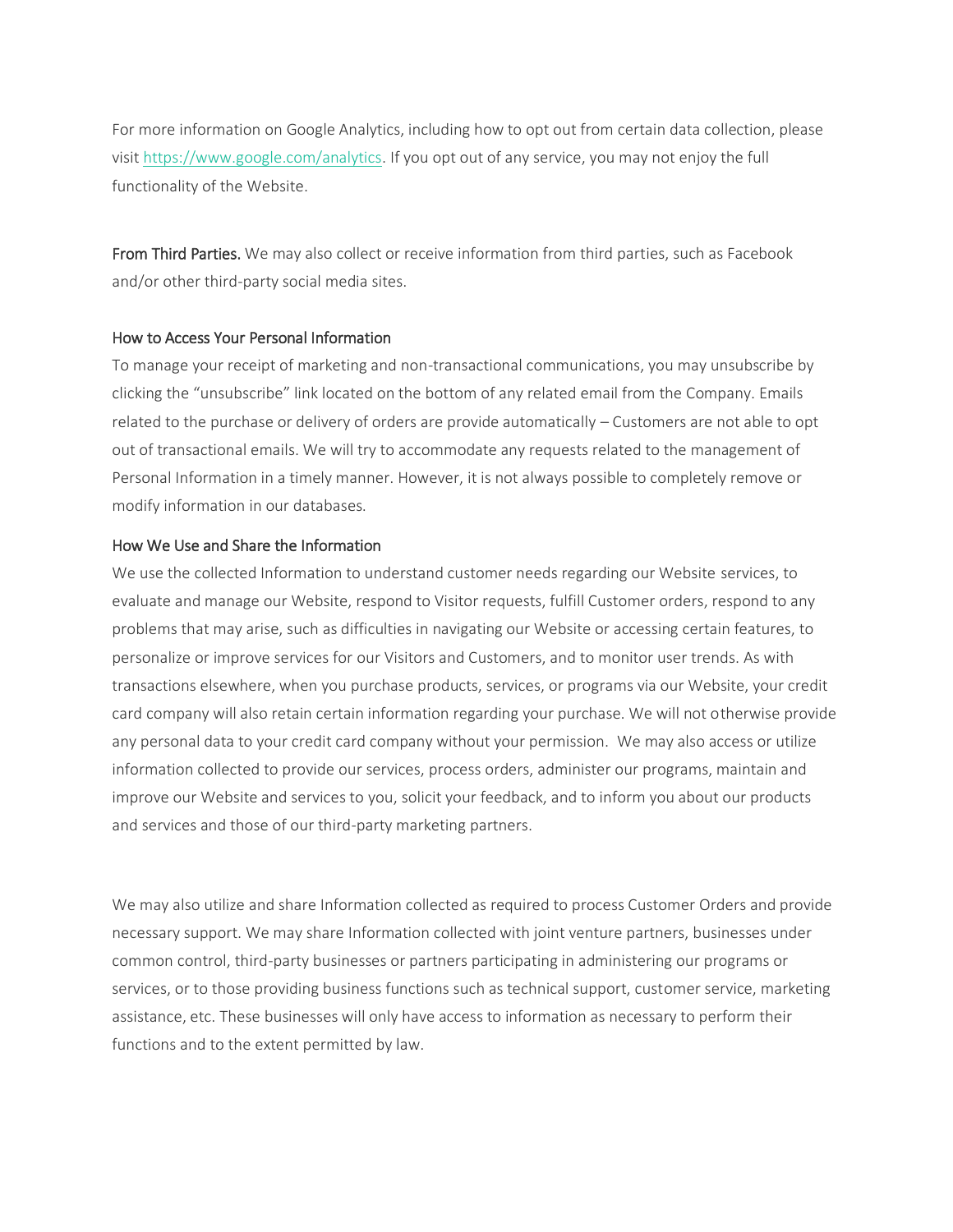We may evaluate any of the above information in order to improve our business products and services, and operate, maintain and manage the Website. Where necessary, we may share this aggregate data with our affiliates, agents, and current or prospective business partners.

Under certain circumstances we may be obligated or compelled to disclose the Information: when required by law, court order or government agency, or when disclosing such Information is reasonably required to protect the Company, its property, the Website, the safety of visitors or others.

## Information You Share

When you voluntarily make your Personal Information available online in an environment shared by third parties – including in webinars, classes, online conferences, via email, on message boards, chat rooms or on blogs, or via telephone calls or conferences – that information can be viewed, saved, collected, heard, and/or used by others outside of the Company. We are not responsible for any unauthorized third-party use of information provided in these contexts. Please be mindful whenever you share any information online.

## Security of Your Information

The security of your Personal Information is important to us, but remember that no method of transmission over the Internet, or method of electronic storage, is 100% secure. While we incorporate standard industry practices internally and with our services providers, which we believe is sufficient for the information involved, we cannot guarantee its absolute security. Because we work with third-party businesses and vendors in various aspects of our business including operating this website, database management, website security, etc., we cannot guarantee the absolute security of our databases, nor can we guarantee that the Information you supply will not be intercepted while being transmitted to and from us over the Internet. Any information that you provide to us via email should be treated with extra caution, as we cannot control the level of security available through email providers.

#### Children

We are strongly committed to protecting the safety and privacy of children who visit our website. We do not knowingly collect Personal Information from children under the age of 13 through the Website. If you are under 13, please do not give us any Personal Information. We encourage all parents to talk to their children about online safety and to monitor their children's use of the Internet. If you have reason to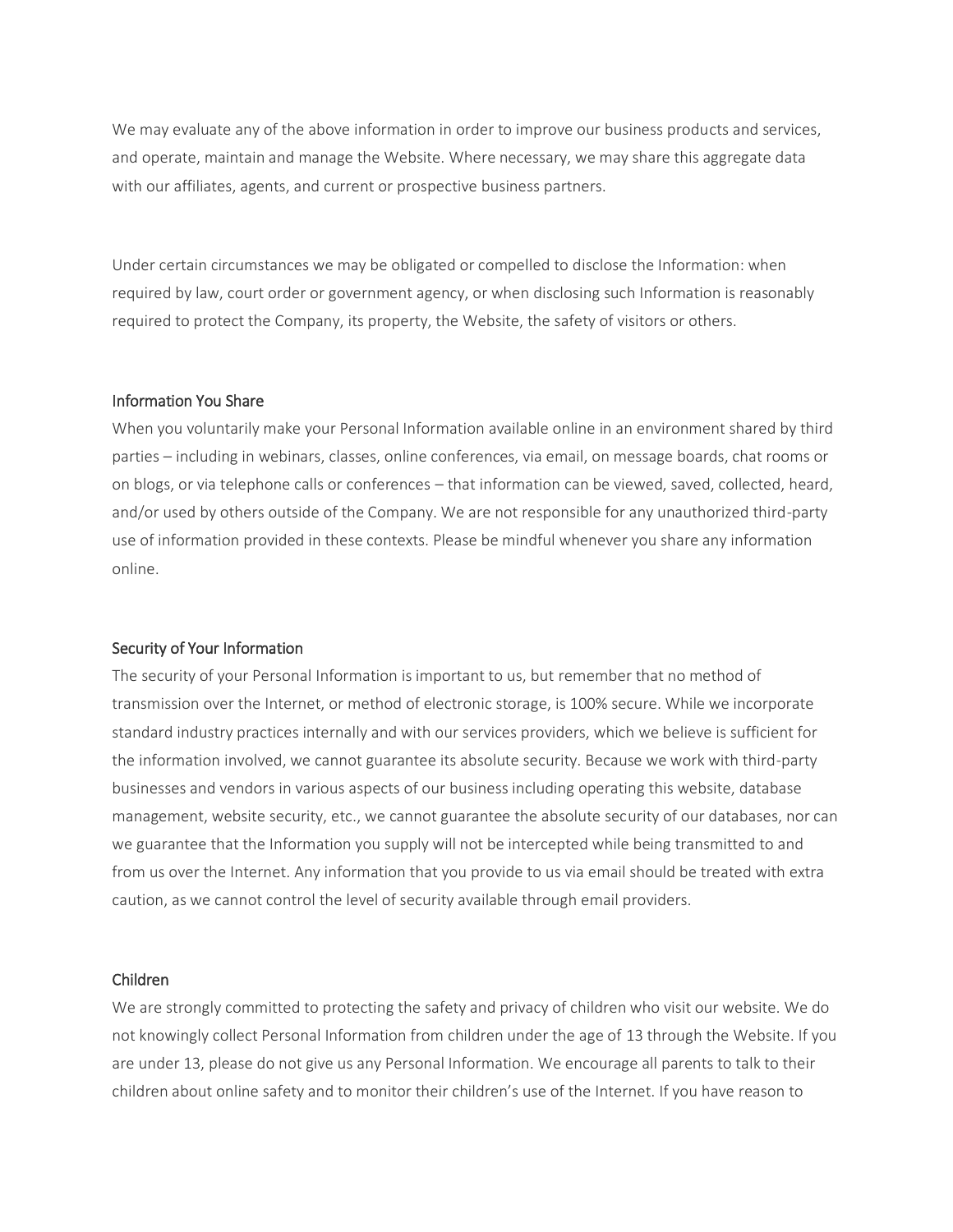believe that a child under the age of 13 has provided Personal Information to us, please contact us, and we will make best efforts to delete that information from our databases.

## External Websites

We do not control and are not responsible for the privacy practices or content of third-party websites, including those of affiliates, business partners, sponsors, advertisers, or other websites to which we may link from time to time. When visiting any third-party websites, you are responsible for reviewing the privacy policy and terms of use applicable to each site. They may be different than those that you see here.

# Massachusetts Privacy Rights

The Massachusetts Right of Privacy Act guarantees individuals the right to be secure from "unreasonable, substantial, or serious interference" with their privacy (MA Gen. Laws Ch. 214 Sec. 1B). Intrusions into areas in which the person has a legitimate expectation of privacy are prohibited.

# Visitors Outside the U.S.

Our Website and the servers that make this Website available worldwide are located in the United States. The Internet laws in the United States govern all matters relating to this Website. Any information you provide in subscribing to or visiting our Website will be transferred to the United States. By visiting our Website and submitting information, you authorize this transfer, processing, and use.

# Changes to This Privacy Policy

The Company may update this Privacy Policy from time to time as necessary to protect our users and to comply with a changing environment. Please review the Privacy Policy when you visit our Website to remain updated on our current policy. We have no intentions of making any changes to our Privacy Policy and practices to make them less protective of personal information collected in the past. By accessing the Website and/or using our services after making any such changes to this Privacy Policy, you are deemed to have accepted such changes. Please be aware that, to the extent permitted by applicable law, our use of the Information is governed by the Privacy Policy in effect at the time we collect the information. You are advised to review this Privacy Policy periodically for any changes.